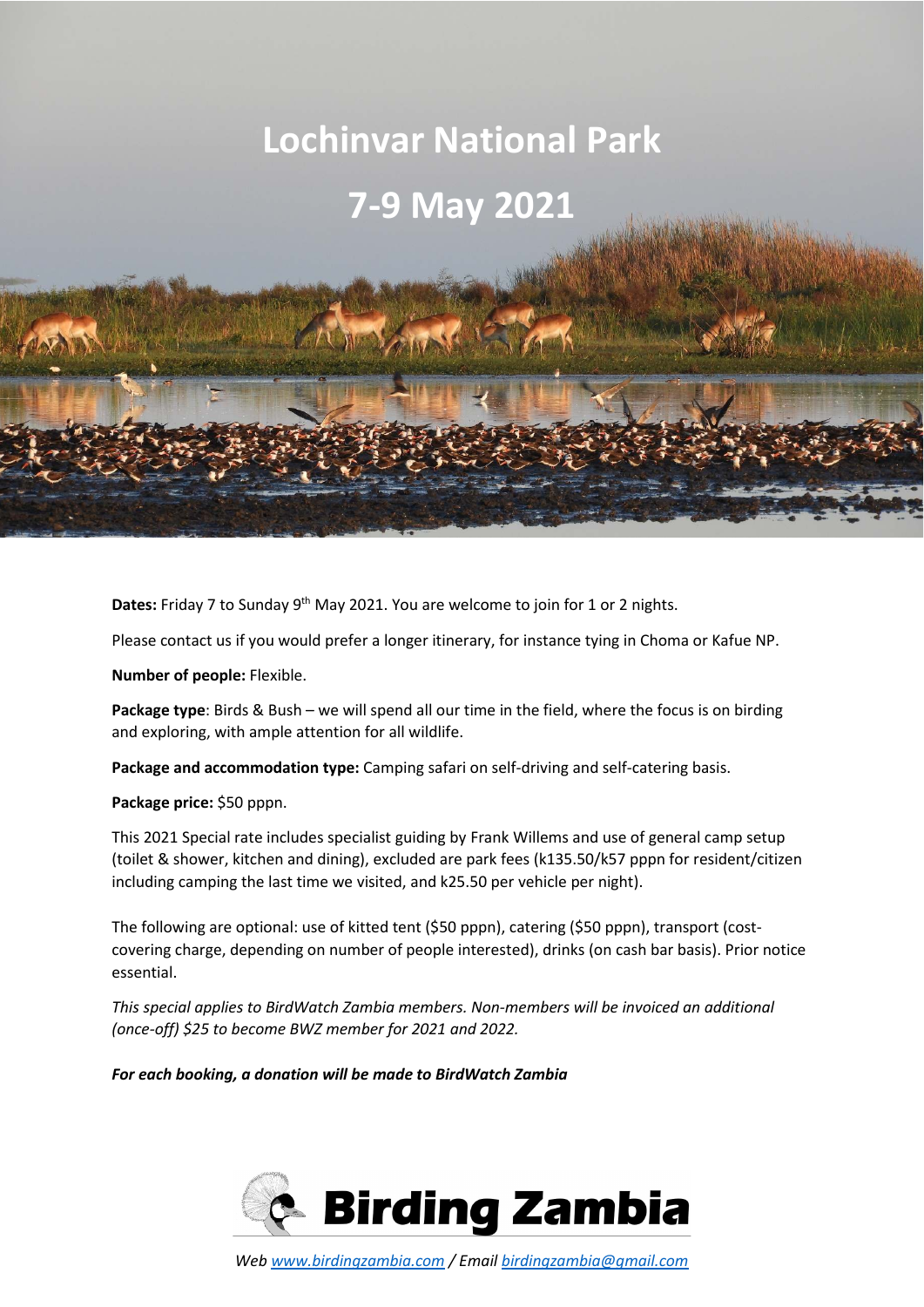

*Web www.birdingzambia.com / Email birdingzambia@gmail.com* 

#### Introduction

Lochinvar is part of the Kafue Flats, a million hectares floodplains area, not far short of the size of the Okavango and Bangweulu. It can easily be argued to be Zambia's prime birding site. Against a background of stunning scenery dotted with the endemic Kafue Lechwe, it holds a remarkable diversity in waterbirds, many of which in internationally important congregations. Possibly most notable are the large populations of Grey Crowned and Wattled Crane and (seasonally) African Skimmer and Caspian Plover. It is the only site in Zambia where Black-tailed Godwit, Caspian Tern and Gull-billed Tern are present in numbers year-round while Slaty Egret and Greater Flamingo are regular. The many thousands of migrant waders and terns commonly include vagrants. The adjacent drier shrubs are excellent for warblers including seasonally Olive-tree Warbler (Zambia's only annual location?) while the drier plains hold breeding populations of Secretarybird, Denham's Bustard and (seasonally) large numbers of Yellow-throated Sandgrouse. Among numerous raptors are Montague's and Pallid Harrier (seasonal), Red-necked Falcon and all vultures (resident). Kafue Lechwe will be seen in good numbers, while Serval and Oribi are among other mammals of interest likely to be seen.

In 2020, Lochinvar reinforced its status as Zambia's prime rarity spot producing Zambia's first Little Terns as well as Lesser Sand, Pacific Golden and Grey Plover, Terek Sandpiper, Curlew, Whimbrel, Bartailed Godwit, Cape Teals, Cape Shovelers (suspected to have bred), Lesser Black-backed Gull, Blackwinged Pratincole and Red-rumped Swallow, among others.

May is transition period between the wet and dry seasons. Migrant waders from the (sub)arctic region are still present in numbers, most in stunning breeding plumage, while dry-season migrants like Yellow-throated Sandgrouse have started arriving. The plains should be dry enough to explore extensively along the Chunga Lagoon and further afield.

We will participate in the Global Big Day on 8 May, hoping to see Zambia rank again in the Top 20 globally. Expect to see or hear a 100 species before finishing your early morning cup of coffee!

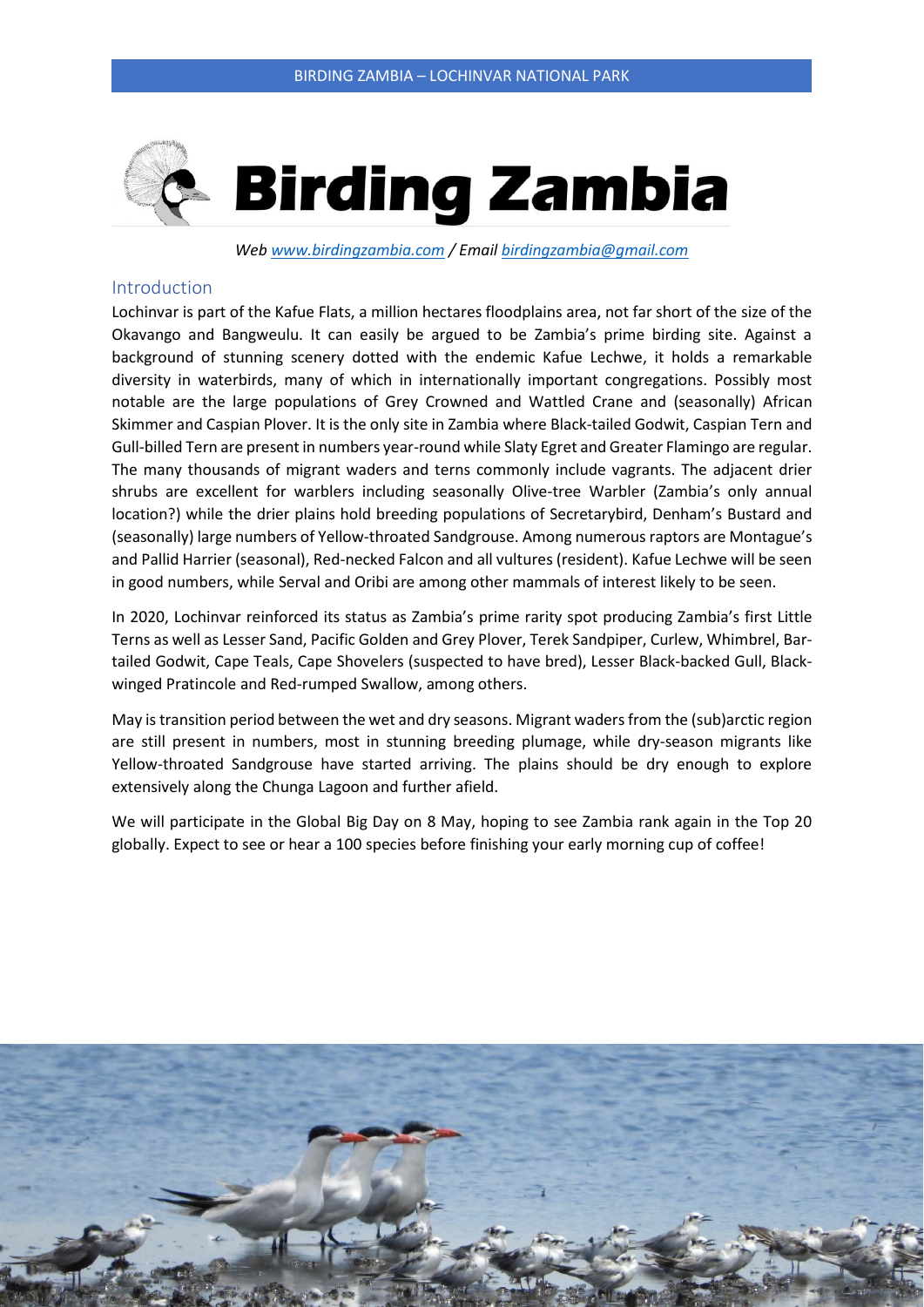Birding Zambia and partners are proud to be the only operators offering packages to Lochinvar. We will pick a camping site next to the shore of Chunga Lagoon, which forms the prime birding area. Exact locality depends on water levels and hence birding concentrations.

Fanatic birders will easily enjoy more than 3 nights to explore the area. Alternatively, consider combining it with a visit to the Choma and Livingstone areas, Kafue N.P. or the Zambezi Valley, all of which Birding Zambia can facilitate.

#### **Itinerary**

7 May 2021: Drive from Lusaka or Livingstone. It takes roughly 5 hours from either starting point to the camp site on Chunga Lagoon. See below for directions.

8 May: full day in Lochinvar. We will let the program depend on where the birds are (strongly dominated by water levels). Presumably focus on adjacent areas of Chunga Lagoon in the morning. Afternoon drive into the plains to the northeast or west.

9 May: Early morning exploration of the southern parts of the park, which hold the Gwimbi and Banda Hotsprings (good for plains species like Secretarybird and Yellow-throated Sandgrouse), Big Baobab and Drumming Rocks. Continue to Lusaka/Livingstone from here.